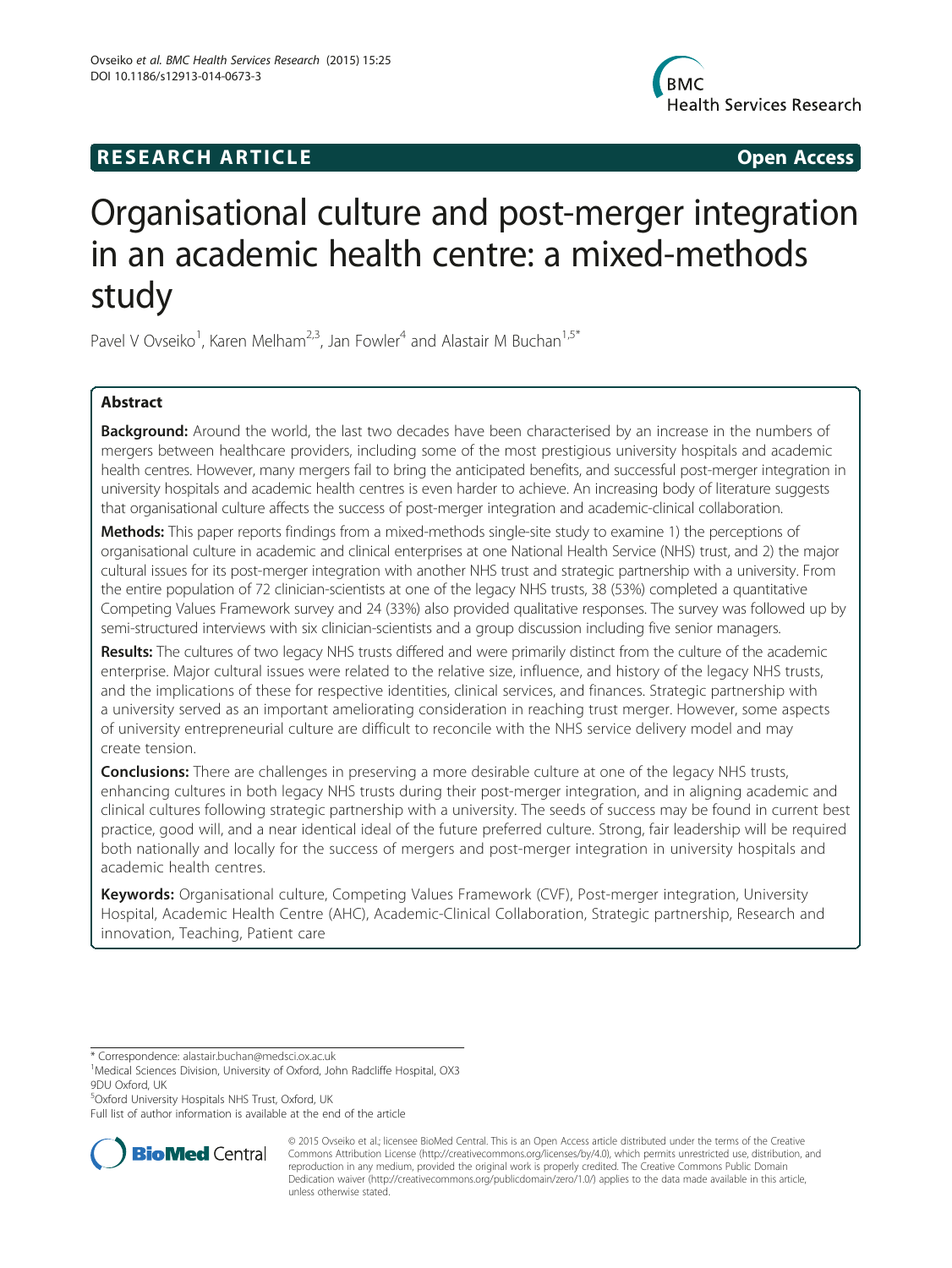# Background

Around the world, the last two decades have been characterised by an increase in the numbers of mergers between healthcare providers, including some of the most prestigious university hospitals and academic health centres (AHCs) [\[1](#page-12-0)-[4\]](#page-12-0). An AHC consists of an academic enterprise represented by a medical school and other health profession schools or programmes, and an owned or affiliated clinical enterprise represented by one or more hospitals or health systems. Most commonly, an AHC is not a single institution, but "a constellation of functions and organizations committed to improving the health of patients and populations through the integration of their roles in research, education, and patient care" [\[5](#page-12-0)]. Because of their unique tripartite roles, AHCs have been at the forefront of innovation and high-quality care in North America and have spread internationally [[6\]](#page-12-0).

In England, the government has also attempted to improve efficiency, innovation, and the quality of care in the NHS, *inter alia*, through the integration of health care providers and the promotion of NHS/University partnerships [[7\]](#page-12-0). Recent government policies to convert all hospitals into more financially sustainable Foundation Trusts, reconfigure the NHS [[8\]](#page-12-0), and accelerate innovation [[9](#page-12-0)] have incentivised hospital mergers. Likewise, the Affordable Care Act in the United States has unleashed "a merger frenzy, with hospitals scrambling to shore up their market positions, improve operational efficiency, and create organizations capable of managing population health" [[10](#page-12-0)]. Therefore, it is likely that in the coming years the trend for hospital mergers and integration will continue on both sides of the Atlantic.

Theoretically, integration through merger can be successful because it is associated with beneficial synergistic impacts, reduced duplication of services, economies of scale and scope (especially management costs), and increased market power [[11\]](#page-12-0). In practice, however, benefits of mergers are "often based on managers' beliefs about the benefits" rather than evidence [[12\]](#page-12-0), and in reality many mergers fail [\[12](#page-12-0)-[15](#page-12-0)]. An increasing body of literature suggests that organisational culture affects the success of post-merger integration in healthcare [\[12,14-20](#page-12-0)]. For example, extensive multicentre studies of mergers in the UK found that cost savings from these mergers were minimal and that perceived differences in organisational culture form "a barrier to bringing organisations together" [[12,14](#page-12-0)]. A recent overview of hospital mergers in Europe and North America argued that "[a]lmost all consolidations fall short, since those in leadership positions lack the necessary understanding and appreciation of the differences in culture, values and goals of the existing facilities" [[15\]](#page-12-0). Research outside healthcare also highlighted the role of cultural compatibility in successful post-merger integration and called for cultural due diligence [\[21-23](#page-12-0)]. In particular, KPMG showed on a global scale that 83% of corporate mergers and acquisitions fail to enhance shareholder value, but that they are 26% more likely to be successful if they focus on identifying and resolving cultural issues [[24\]](#page-12-0).

Successful post-merger integration in university hospitals and AHCs is even harder to achieve because universities and hospitals have to integrate their academic and clinical enterprises while maintaining their organisational independence. It is such a formidable challenge that some have argued "[t]o date, an example of a vibrant and successful merger of academic health centers remains to be found" [\[25](#page-12-0)]. There is growing literature to suggest that organisational culture plays an important role in inter-organisational collaboration and partnership [[26](#page-12-0)-[31\]](#page-12-0). An analysis of a failed merger in the US concluded that "[w]ithout an exhaustive and in-depth review of organizational culture, mores, values, and mission, perhaps [mergers in academic medicine] are, in fact, destined to be folly" [\[31](#page-12-0)]. Likewise, an analysis of successful mergers in the US argued that in all merging teaching hospitals the cultures of legacy organisations do not align and that "[t]he challenge is to understand the degree of gap and how best to manage it over the subsequent process" [\[20\]](#page-12-0).

Although the role of organisational culture in postmerger integration and inter-organisational collaboration is widely recognised, little empirical evidence exists to help academic and clinical leaders identify differences in culture and resolve cultural issues early in post-merger integration. In this article, we report our empirical findings from a study into organisational culture at one NHS trust during its post-merger integration with another NHS trust and strategic partnership with a university. Given that our analysis is based on the Competing Values Framework, which is connected to a large body of theoretical and empirical literature, our findings will add to an evidence base around this framework, especially in an academic medicine setting, and will allow formulation of hypotheses for future research. Many of our findings will be relevant to academic and clinical leaders in other university hospitals and AHCs contemplating an assessment of organisational culture as a means of assisting successful post-merger integration and academic-clinical collaboration. Our findings will also be relevant to national policy-makers seeking to reconfigure health services and accelerate innovation.

#### Methods

#### Research setting

This study was conducted at the former Nuffield Orthopaedic Centre NHS Trust (NOC) during the first three months of its post-merger integration with the former Oxford Radcliffe Hospitals NHS Trust (ORH). These two NHS trusts combined at the same time as they undertook a strategic partnership with the University of Oxford,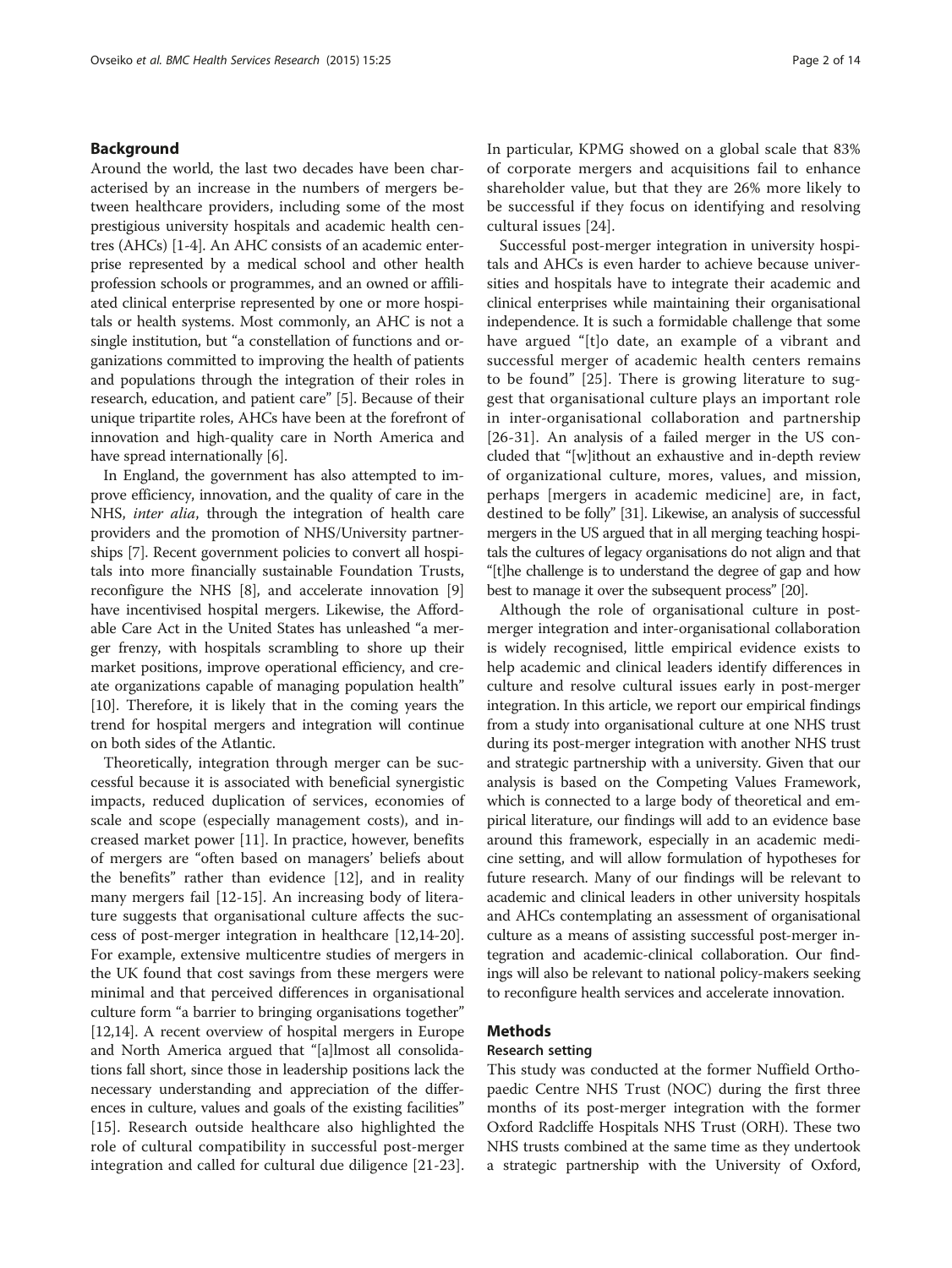thereby creating the Oxford University Hospitals NHS Trust (OUH).

The NOC was a £79 million turnover single-hospital organisation [[32](#page-12-0)] providing orthopaedic and rheumatologic services on one site near to the Churchill Hospital. The ORH was a £636 million turnover multi-hospital organisation [\[33\]](#page-12-0) providing a wide range of general and specialist services across three sites: the John Radcliffe Hospital and the Churchill Hospital in Oxford (less than a mile away from each other), and the Horton General Hospital in Banbury (twenty miles away from Oxford). As a result of merger on 1st November, 2011, the NOC joined the OUH as one of its seven clinical services divisions – the Musculoskeletal and Rehabilitation Division – while retaining its name as a hospital. The arrangement is captured well in the new NHS trust's slogan, "Four Hospitals, One Trust, One Vision".

The merger integration was envisaged to "make a step change in quality, cost-effectiveness and the academicclinical integration" as well as "help to ensure the organisations' long-term financial stability and enhance the ability to achieve Foundation Trust status within three years in line with Government requirements" [\[34\]](#page-12-0). Improvements in the quality of care were planned to be achieved through the redesign of care pathways that crossed organisational boundaries. Improvements in cost-effectiveness were expected to come over time from reductions in duplicate activities. In particular, these improvements would be in corporate services in the short term, and from the optimised use of theatres and wards in the medium term [\[34](#page-12-0)]. In the long term, improvements would come from an increased number of tertiary referrals, international patients, clinical trials and research opportunities encouraged by the joint NHS/University brand [\[34\]](#page-12-0). Importantly, the merger did not seek to make changes to the configuration of clinical services in either of the legacy NHS trusts at the point of merger. It was agreed that any subsequent changes to clinical services and the patient groups to be treated on respective sites would be considered on their own merit, taking into consideration patient interest, after the merger had taken place.

Although in the run up to the merger the NOC implemented a successful turn-around programme to make substantial efficiency savings and generate additional income, it would struggle to achieve Foundation Trust status and maintain its financial viability in the long run because, unlike the ORH, the NOC did not have the breadth of the services that were sufficiently funded. The NOC had predominantly specialist services, which were not fully paid for under the Payment by Results (PBR) reimbursement system. Moreover, taking into account the diminishing cash envelope from the commissioners, the NOC had to deal with the stranded costs of the new buildings and infrastructure funded through the Private Finance

Initiative (PFI). In such circumstances, the NOC's Board of Directors felt that the best way to secure the NOC's longterm interests was to enter into a voluntary merger with an organisation that shared its priorities and, thereby, to be an active member in the merger process rather than face the prospect of losing specialist services and be deemed nonviable in the future.

Historically, clinical collaboration between the NOC and the ORH was limited, but they both had a strong tradition of successful academic-clinical collaboration with the University of Oxford. The NOC had built its reputation as the UK's leading specialist provider of musculoskeletal clinical care [\[35](#page-12-0)] on its own and throughout its history remained fiercely independent, whereas the constituent hospitals of the ORH worked together with many other organisations in the local health economy. Most strikingly, between 1948 and 1974, all Oxford hospitals except the NOC formed a Teaching Hospital Group known as the United Oxford Hospitals [\[36\]](#page-12-0).

Nevertheless, both the NOC and the ORH had a long tradition of successful academic-clinical collaboration with the University of Oxford, and had a common benefactor. In the 1930s, Lord Nuffield's benefaction helped modernise the NOC and establish university clinical departments in the hospitals belonging to the ORH and the NOC [[36](#page-12-0),[37](#page-12-0)]. At the point of merger, ten university clinical departments were co-located and embedded within the ORH and one within the NOC; and University-employed clinical academics made a significant contribution to the provision of high-quality health services by both NHS trusts. Successful academic-clinical collaboration between both NHS trusts and the University led to the establishment of the National Institute for Health Research (NIHR) Oxford Biomedical Research Centre (BRC) at the ORH in 2007 [[38\]](#page-12-0) and the NIHR Oxford Musculoskeletal Biomedical Research Unit (BRU) at the NOC in 2008 [\[35\]](#page-12-0). Since 2009, Oxford has been the UK's leading centre for academic research in clinical medicine as measured by research income [\[39\]](#page-12-0).

The Joint Working Agreement between the University and the merged NHS trusts also came into being on 1st November, 2011, effectively providing a formal institutional framework for one of Europe's largest and most research-intensive AHCs:

- The Agreement institutionalised a strategic partnership between the academic and clinical partners with a joint tripartite mission of patient care, education, and research.
- The partners established joint governance structures, including a Strategic Partnership Board and a Joint Executive Group with four specialist committees.
- The partners entered into a Trade Mark Licence, which paved the way for the joint NHS/University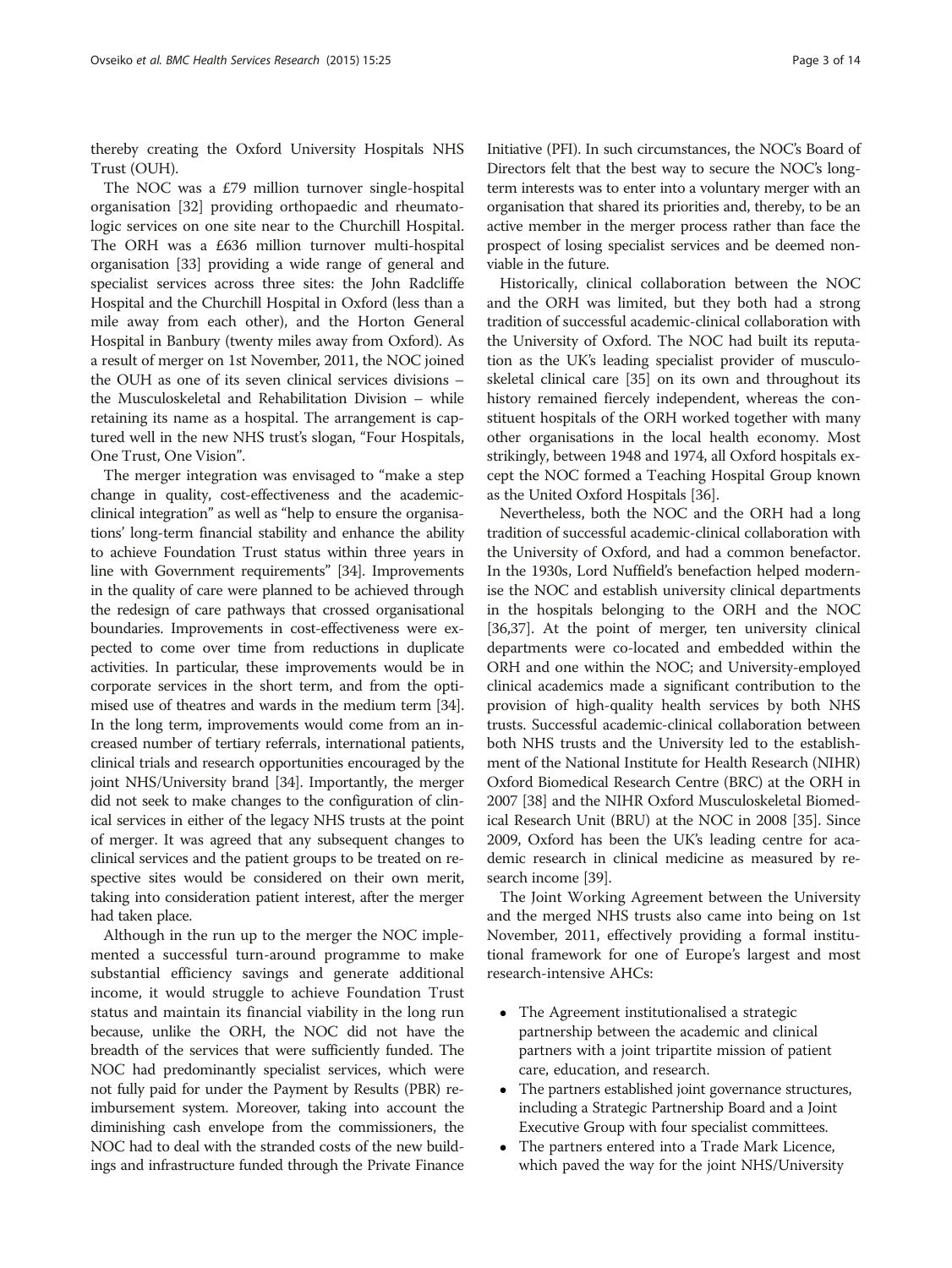brand identity. The license governs the use of the University mark in the NHS trust name in relation to the supply of health services.

- In the run-up to the Agreement, the clinical (NHS) partners introduced a clinically-led management structure that aligned with university clinical departments and thus enhanced academic-clinical collaboration.
- The partners pooled their resources and co-located their clinical trials and research governance teams to create a Joint Research Office.

#### Research design

The University of Oxford Clinical Trials and Research Governance Team reviewed the study, and it deemed that no further ethics committee clearance was necessary. An anonymous online survey was conducted in October-November 2011 among 72 clinician-scientists at the NOC, who constituted the entire population of clinician-scientists jointly employed by the NOC NHS Trust (as it was then) and the University. We anticipated that one of the drawbacks of the survey among clinicianscientists might be a low response rate. In order to maximise it, we employed a number of methods based on a systematic review of evidence: a short questionnaire, a personalised mailout, a clinician-scientist contact, and subsequent reminders [[40](#page-12-0)].

The focus of the study on clinician-scientists was chosen to increase its validity, reliability, and cost-effectiveness, as well as to enable comparison with previous research. Since the clinician-scientists in our study population worked in both organisations, they were in the best position to assess the pre-merger cultures of their NHS Trust and University, as well as the preferred future NHS Trust/University culture. The size of the population of clinician-scientists made it possible to maximise the response rate and minimise the sampling error by surveying the entire study population in a fast and cost-effective manner. Given that different groups of staff may perceive organisational culture differently, the focus on clinician-scientists also helped ensure the homogeneity of the study population and the reliability of the quantitative and qualitative data collected. The focus on clinician-scientists at the NOC also enabled a comparison with previous research at the ORH, which focussed on clinician-scientists.

The survey instrument was adapted from the US Veterans Affairs Administration All Employee Survey and included 14 organisational culture items grouped into four subscales corresponding to the four cultural archetypes of the Competing Values Framework (CVF) [\[41](#page-12-0)]. Among the many ways to measure organisational culture in health services research [\[42,43\]](#page-12-0), the CVF is the method used most frequently [\[41\]](#page-12-0). It distinguishes between two dimensions of an organisation's competing or opposite values/

priorities: centralisation and control versus decentralisation and flexibility; as well as the internal environment and processes versus the external environment and relationships with outside stakeholders. The resulting quadrants of the framework represent four cultural archetypes – entrepreneurial (also known as developmental or adhocracy), team (group or clan), hierarchical, and rational) – which are depicted in Figure [1](#page-4-0) together with their major characteristics. Respondents were asked to indicate on a five-point Likert scale ranging from 1 (strongly disagree) to 5 (strongly agree) the extent of their agreement or disagreement with the items concerning both the current, i.e. pre-merger, culture in their NHS Trust and University and the preferred future NHS Trust/ University culture, i.e., what the culture across the two organizations should be like in five years in order to more successfully pursue the mission of academic medicine.

As has been argued elsewhere [[29](#page-12-0)], the advantages of the CVF are that it focusses on an organisation's key cultural characteristics, measures organizational culture in a standardised way, and connects to a large body of theoretical and empirical literature on organisational culture and performance [\[44-60\]](#page-13-0). Empirical evidence suggests that patient satisfaction is positively associated with team culture and negatively with hierarchical culture [[46](#page-13-0)]; safety is positively associated with team and entrepreneurial cultures and negatively with hierarchical culture [[50](#page-13-0)]; and physician job satisfaction is positively associated with team culture and negatively with hierarchical culture [[52](#page-13-0)]. Research among non-supervisory employees shows that healthcare facilities belonging to the US Veterans Affairs Administration are characterised by dominant hierarchical culture, strong rational culture, and weaker team and entrepreneurial cultures [[41](#page-12-0)]. At the same time, research among senior managers shows that UK NHS trusts are most frequently characterised by dominant clan (i.e. team) culture, strong rational culture, and weaker hierarchical and developmental (i.e. entrepreneurial) culture. The corollary is that different NHS trusts may have different cultures, and different groups of staff may perceive organisational culture differently.

In order to counter the drawbacks of quantitative methods, the study also employed qualitative methods. Besides the CVF instrument, the survey included three items prompting respondents to provide any additional openended comments or thoughts on the major cultural issues for the NOC/ORH merger, and its impact on academicclinical integration. To preserve the anonymity of responses, the survey included a link to another online form, where respondents could also submit their email address if they were willing to be approached for interview.

Semi-structured interviews were conducted with six self-selected clinician-scientists at the NOC in January 2012 (Additional file [1](#page-11-0)). Interviews were on average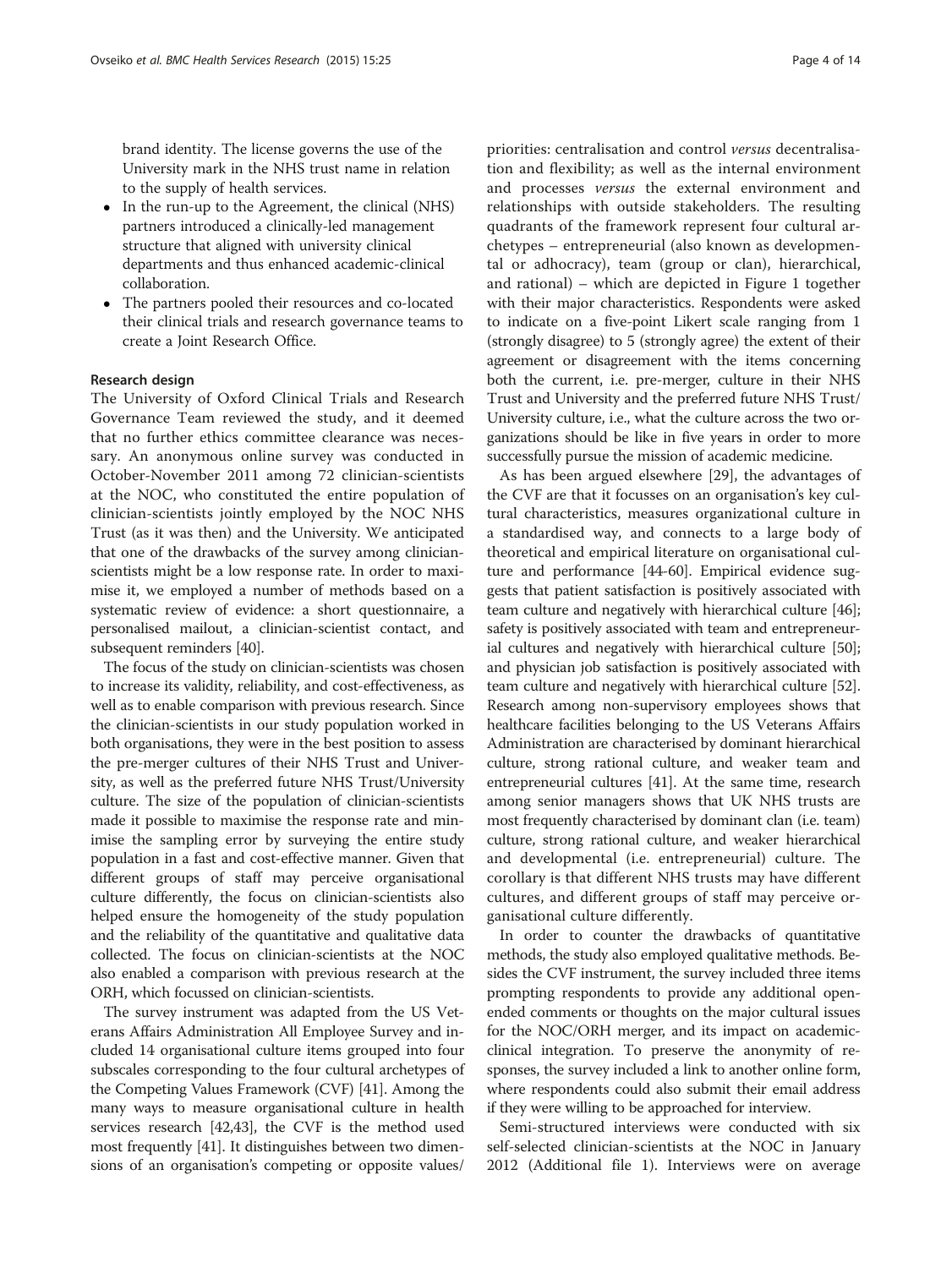<span id="page-4-0"></span>

67 minutes in length, and conducted in the interviewee's environs. They explored organisational culture through interviewee descriptions of their work and its position within their field, hospital, and academic-clinical collaboration; opinions as to the impetus for merger, its conduct and potential cultural, clinical and academic effects; experiences of academic-clinical collaboration; and opinions of the Joint Working Agreement. The interviews were digitally recorded (4 hours 41 minutes in total), transcribed (167 pages in total), and anonymised.

The interviews and open-ended responses from the survey were then classified and analysed inductively for emerging themes. Researchers were informed by the CVF characteristics (Figure 1), previous research on organisational culture at the ORH [\[29](#page-12-0)], and the themes emerging from the earlier qualitative work on "Aligning Excellence", which sought to identify and extend good practice in medical research and patient care across the NHS trusts and the University [\[61](#page-13-0)]. Deductive reasoning was used to link emerging themes with the four cultural archetypes of the CVF.

During the analytical stage of the study, one of the authors (JF), who is the former Chief Executive of the NOC, held a group discussion with other former members of the NOC Executive Team to corroborate and explain the findings from the survey and interviews. Notes of the main discussion points were taken and incorporated in the introduction and discussion sections. Insights from the executives and the perceptions of clinician-scientists are presented separately to complement each other.

While analysing and interpreting the mixed-methods quantitative and qualitative findings from the survey and interviews, we treated both types of findings as complementary rather than competitive. As argued by Moffatt et al. this allows researchers to exploit the strengths of both quantitative and qualitative methods as well as to counter the limitations of each [\[62\]](#page-13-0). The advantage of reporting both qualitative and quantitative data together without making assumptions about the "correct" data is that this approach contributes to "increasing the likelihood of arriving at a more thoroughly researched and better understood set of results" [\[62\]](#page-13-0).

# Results

A total of 38 completed questionnaires (response rate = 53%) were received. Scores for each item were calculated by averaging individual responses, and scores for each culture subscale by averaging questions on the culture subscale (Additional file [2](#page-11-0)). The reliability of our results, as measured by Cronbach's α, was highest for the entrepreneurial subscale, moderate for the team subscale, and lowest for the rational and hierarchical subscales (Additional file [2](#page-11-0)). To demonstrate the current organisational culture of the NOC NHS Trust and the University, as well as the future preferred organisational culture across the two organisations, we plotted the results from the NOC against the results from the ORH on the CVF axes (Figure [2](#page-5-0)). It is interesting to note the key differences and similarities in the perception of organisational culture between the NOC and the ORH:

- respondents at the NOC perceived that its clinical culture was more team-oriented and entrepreneurial than at the ORH ( $P < .05$ ; Additional file [2](#page-11-0)) and as hierarchical and rational as at the ORH ( $P > .05$ ; Additional file [2\)](#page-11-0);
- respondents at both the NOC and the ORH perceived that the academic enterprise had a less hierarchical and more team-oriented, entrepreneurial, and rational culture than the clinical enterprise;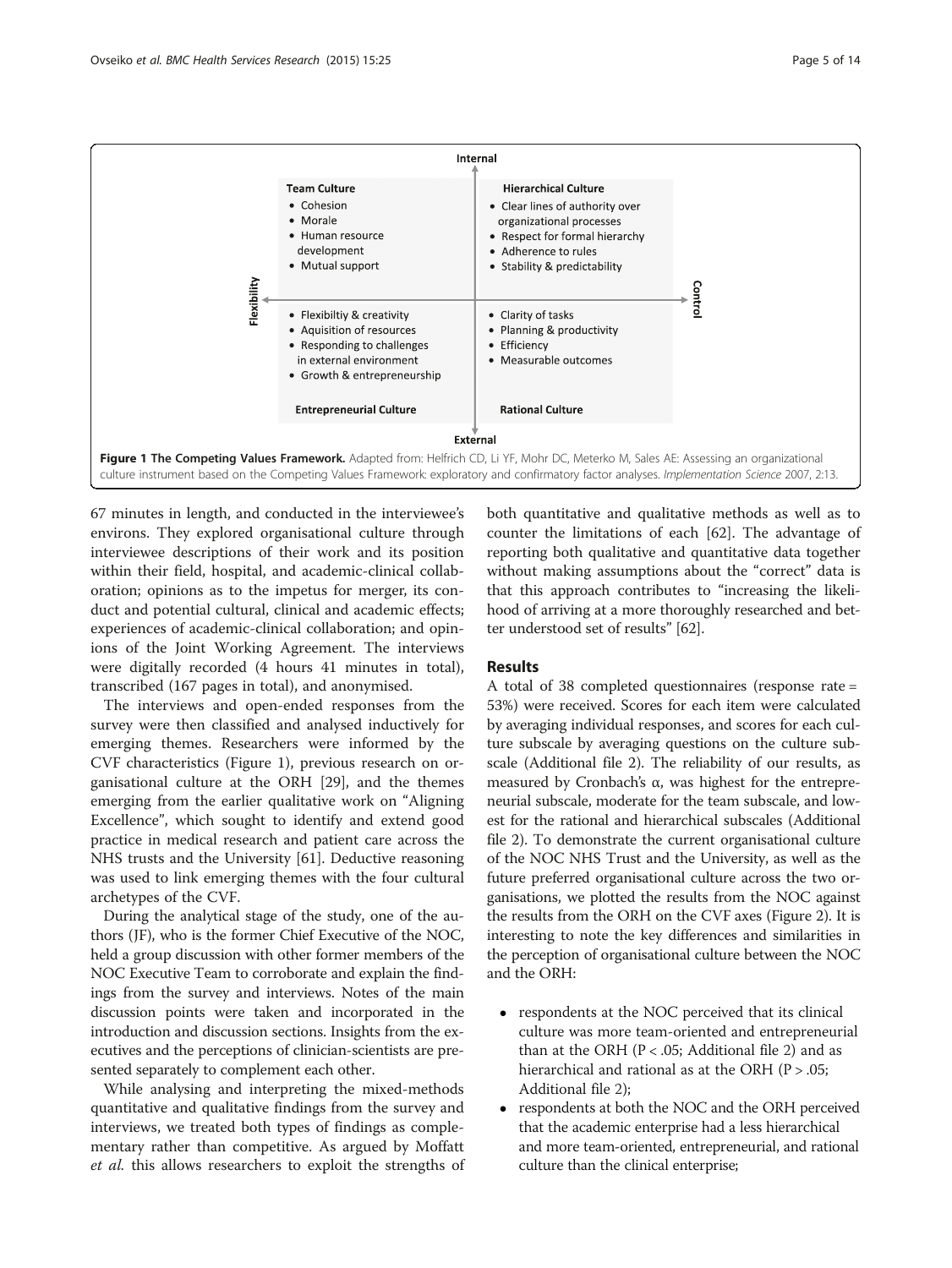<span id="page-5-0"></span>

 respondents at both the NOC and the ORH perceived the current University culture and the future preferred NHS/University culture almost identically.

Because of the small sample size at the NOC, we did not perform a comprehensive statistical analysis, and instead concentrated on the analysis of qualitative data from the survey and interviews. Of the respondents, 24 (33%) elaborated on cultural items from the questionnaire or other issues of particular concern. These helped to shape the avenues of investigation in interview, and opinions expressed were in large part replicated – in greater detail – in interviews. We provide below our analysis of qualitative data with a selection of the most informative respondent and interviewee quotations to illustrate the range and depth of perspectives and to highlight major cultural issues and potential problems.

# Entrepreneurial culture

The NOC was perceived by its members to be more research-active and more entrepreneurial than the ORH. Those interviewed attributed this to the nature of their clinical area and the loyalty of patients with chronic conditions to the institution and its research ventures. Because of its smaller size, the NOC was also perceived to be more flexible than the ORH, but there was a concern that in the merged organisation this would be lost:

- "The [merged] organisation is so complex that it becomes very difficult to change things. I am very concerned that NOC will get dumbed down and clinical enterprise and innovation lost".
- "It's just that you have to adapt yourself to be effective in a different organisational culture".

However, the clinical enterprise at the NOC was perceived as less flexible and entrepreneurial than its academic enterprise, mainly because the NHS in general was thought to be too risk-averse, over-regulated, and focused on finances and immediate clinical impact:

- "It is very difficult to find anyone prepared to be responsible for a change in practice [in the NHS]. Managers get kudos for organisational changes which are often not in anyone's interest, but difficult to stop. There is often blind adherence to directives. University is a bit more flexible, especially on the HR front, allowing short term employment".
- "It is critical that the metric of improving patient care be the main one used to drive innovation. It is not possible to complete every single regulatory dictate to the letter and still have time to produce research that improves patient care. …The job of the regulation is not to provide a zero risk environment for patients but to balance it with innovation that may improve care".

Those interviewed welcomed the Joint Working Agreement because it provides a formal institutional framework – and thereby important support – for current academic-clinical collaboration. Nevertheless, a major issue for respondents was to reconcile different priorities in academic and clinical innovation and service delivery. There was a clear recognition of the different roles and primary emphases of clinical and academic settings and the need to balance these:

 "University is intensely innovation focused and has to continue this to remain competitive. ORH is service delivery orientated and has to continue this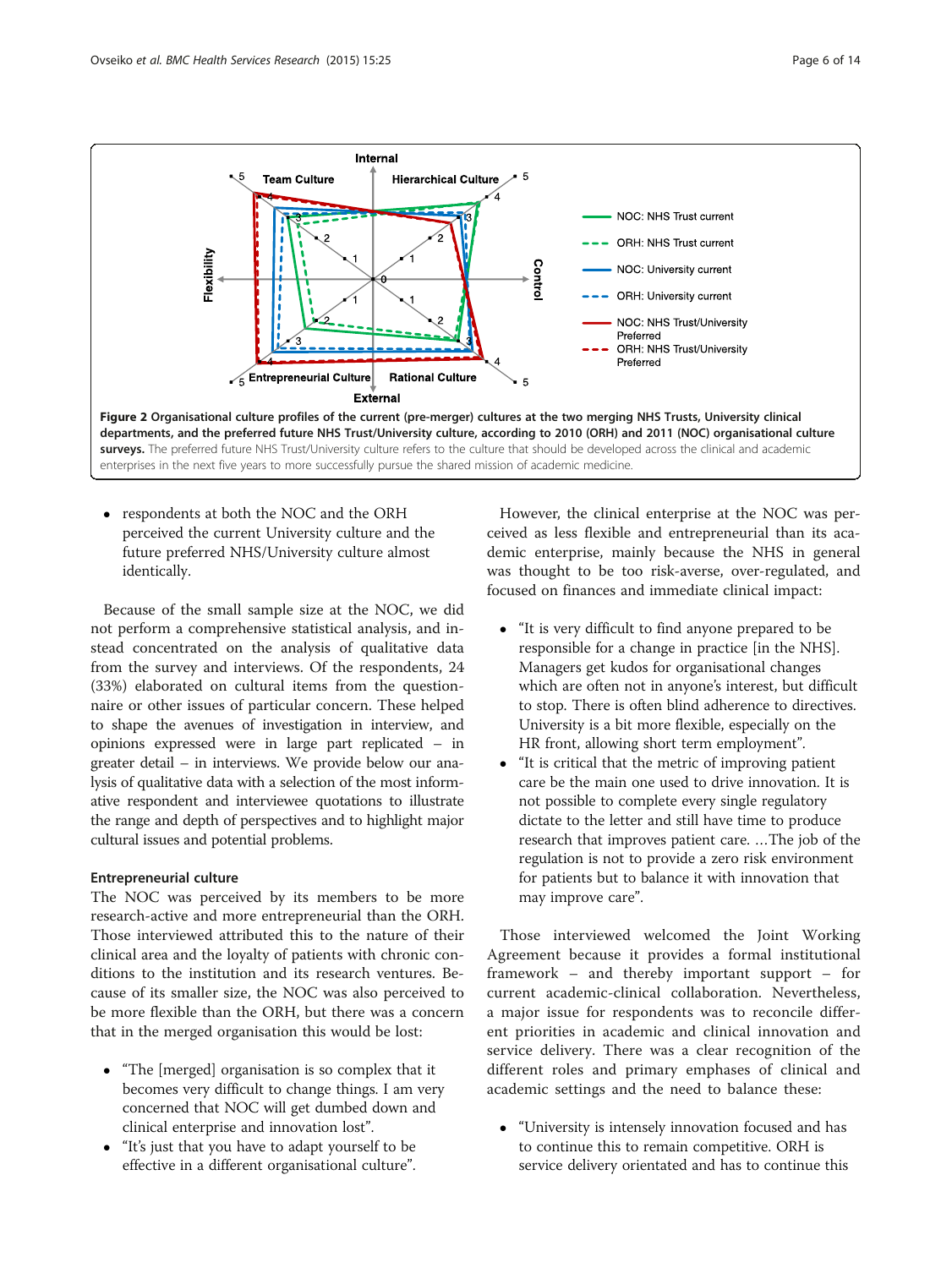to remain viable. What works for one will not always work for the other and there is some complete and unavoidable incompatibility between the goals of both organizations. These need to be identified and coping strategies put in place so that time is not wasted re-identifying the same clash in different formats".

 "NHS pathway redesign may preclude easy data access to research subjects if increase same day admission, one stop shop, etc. Enabling research access may decrease the efficiencies that can be achieved on operational NHS delivery. Cultures of both organisations need to understand importance of symbiotic working".

# Team culture

The NOC was perceived to have a more team-oriented culture than the ORH because it was a relatively small organisation, and staff had a shared vision and were proud of their organisation. A statement by one individual was echoed in all interviews: "The NOC is about excellence and quality in orthopaedics". This clarity of vision gives insight into the strong identity and loyalty the NOC enjoys and would like to preserve:

- "Staff here [at the NOC] are hugely proud of their low infection rates, of hygiene, of MRSA, of service delivery and of finances. It has run as a very competent little place".
- "[A major cultural issue for the NOC/ORH merger is] maintaining NOC's identity and staff morale as a special place for excellent patient care, training and academic innovation".

Although respondents felt that the NOC needed better engagement with the ORH, they were concerned about the NOC being treated unequally and losing its strong team values:

- "[A major cultural issue for the NOC/ORH merger is] ensuring equality across the organisations, the NOC has traditionally been quite introverted and has had no real need to engage with the acute trust [ORH]. Both organisations will need to engage with the issues faced by both – musculoskeletal services are very different on the two sites, and have very different needs".
- "Ensure that the friendly, approachable attitudes and supportive culture is not lost".

While respondents in different clinical teams had different – sometimes diametrically opposite – experiences of working with managers, the merger put additional strain on clinician/manager relationships:

- "My clinical managers within the NOC are excellent, very caring and supportive, setting appropriate goals and emphasizing excellence. The [name omitted] department at the NOC has recently been in a state of upheaval, with difficulty getting people to commit to helping sort out problems or even return emails… This may be because of the merger coming up. In previous years, [this department] at the NOC has been fine".
- "I am very demoralised by the local NHS management… as a clinician I am clearly on my own with very little support. I cannot emphasise enough how negative my responses could be".

Notwithstanding such marked variations in clinician/ manager relationships, respondents generally thought it was easier to engage with managers at the NOC, and they would have preferred a more caring and supportive attitude from managers, better communication, and more teamwork instead of reporting relationships:

- "ORH management is in my experience difficult to engage with as they already have too much on their plates. The NOC management has been more focussed and flexible".
- "Managers and clinicians need to be on the same side; 'we', not 'you' should be heard much more. Managers and clinicians are together responsible, and neither should hold the other 'to account'".

Because the relationship with the University of Oxford is one of partnership rather than merger, concerns with respective team cultures did not arise in the same way as between the NOC and the ORH. Parties to academicclinical collaborations built their relationships on the basis of – but at the same time independent from – their institution's team values. That is, collaborations were seen to be between individuals, between researchers or groups, and not between the institutions by which they were employed. Further, many collaborations – especially those undertaken through the NIHR Oxford Musculoskeletal Biomedical Research Unit (BRU) – had been successful long before the Joint Working Agreement, and the process of merger generated uncertainty around research funding:

- "I feel that those in the different organisations who need to communicate and/or collaborate have been doing so over the years anyway".
- "Uncertainty over management/lines of responsibility for current clinical activities that contribute to research funding uncertainty".

The majority of respondents were positive about the impact of the merger on academic-clinical collaboration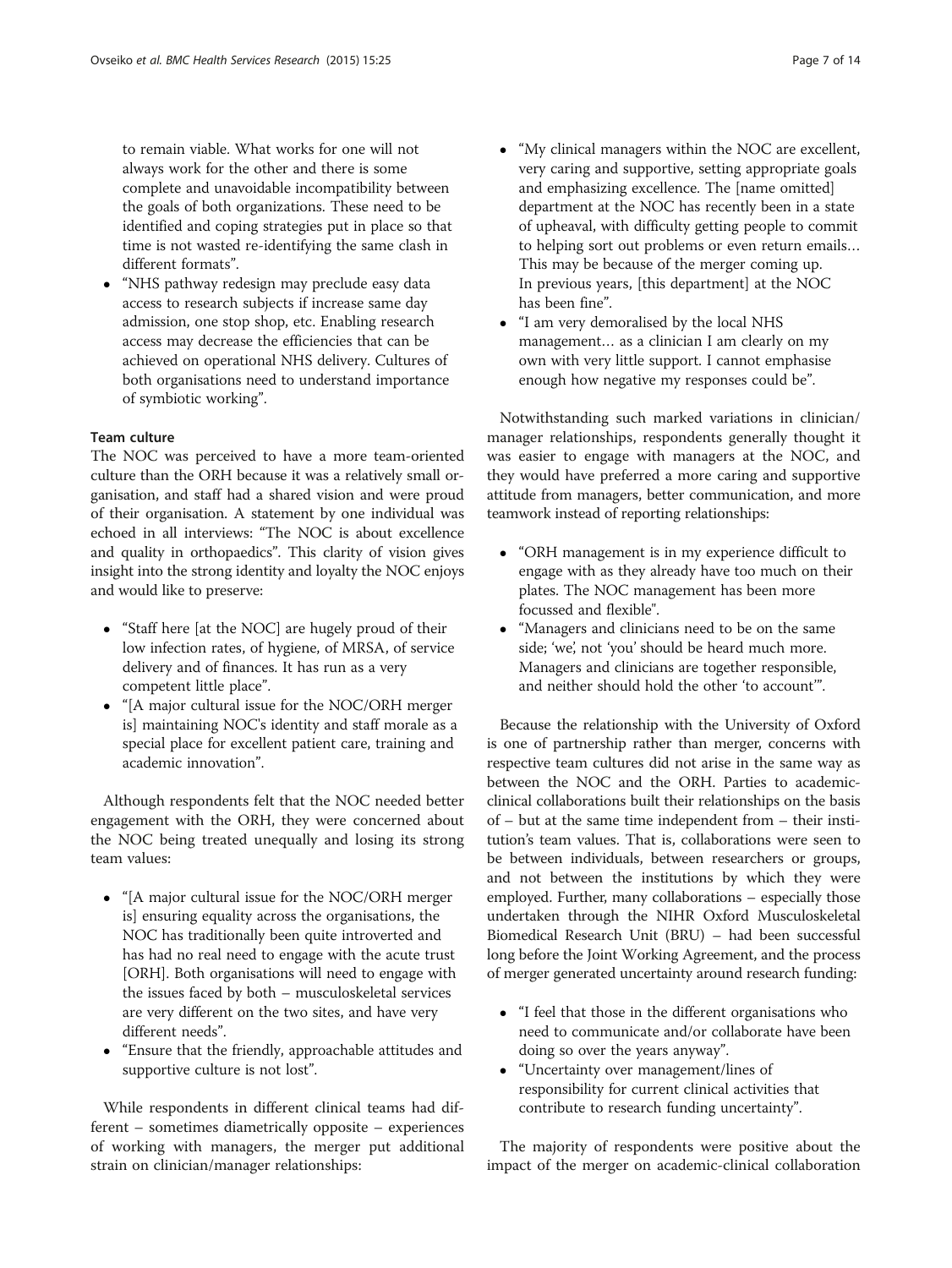and teamwork. While university-employed clinical academics hoped that it would substantially improve the perception of clinical academics as "valued members of the team", NHS-employed clinicians hoped to feel more "pulled into the University". Yet, a minority of NHS clinicians felt disenfranchised and isolated and were concerned that they would lose out to university clinical academics in terms of prestige and opportunities:

- "I have found the University to be rather isolationist, unwilling to include NHS staff in research projects etc., but always wanting the NHS to produce the data for projects and grant applications".
- "I am very concerned that as a busy clinician with only a small research/teaching component I will be treated on a second tier compared to an academic appointment".

Respondents repeatedly emphasised that both the NHS and the University urgently needed to pay more attention to staff support and development:

- "In both NHS and University there is a low level of attention to staff development, particularly of the non-clinical staff. Despite this there is a relatively high level of loyalty to the NOC, this loyalty and commitment is at risk if the non-caring attitude of management continues".
- "The University could learn a thing or two about the value of people and not always doing things just to innovate and 'be first'".

# Hierarchical

Those interviewed believed that the NOC had a lesser hierarchical culture compared with the ORH because of the NOC's smaller size and greater team values. A major concern for post-merger integration was the danger of being "swallowed up" in a larger bureaucracy. Interviewees noted, however, that the ORH could have been perceived as much more bureaucratic simply because it was bigger and unfamiliar. At best, respondents hoped it was simply a matter of learning a new system, but this was tinged with a sense of loss; they had given up something that worked well for them:

- "NOC is a small 'family' with relatively little bureaucracy and a friendly approach to performing day to day tasks, i.e. chat in the corridor, actions taken. This may be at risk if staff turnover/rotation high".
- "There is concern that the familial environment of the NOC will be eroded by the merger. ORH is perceived to be a large inflexible juggernaut, concerned only with its own priorities".

Interviewees recognised that the best safeguards against the loss of the familial environment of the NOC were to be found in a devolved organisational structure. The NOC maintained its name as a hospital, and its clinical distinctiveness as one of seven devolved divisions within the new organisation. These were repeatedly emphasised by those interviewed:

- "Of things that were absolutely non-negotiable… one was the name".
- "As a division, we are not the smallest of the divisions".

Interviewees maintained that the NOC and the University had distinct but related missions, and systems of governance that reflected these differences. They did not deem these differences as a hindrance and accepted the need to learn how to operate effectively within the two systems. Most believed that the NOC, and the NHS in general, were much more hierarchical than the University, yet some commented that the politics in the University could be as counterproductive as the hierarchy in the NHS:

- "The NHS is target driven from central Government. The talents and time of many able individuals is sometimes wasted in meeting these goals, particular where the benefit to patients is in doubt. Conversely, the University fosters innovation and allows individuals more freedom to excel in their areas of interest".
- "The politics in the University appear even more divisive than they are in the NHS…this is very damaging for innovation as well as staff development".

Integration of the NHS trust and University clinical trials and research governance teams is one aim of the strategic partnership. Those interviewed welcomed the idea with caution, still noting that change, however promising an opportunity to reduce bureaucracy, was still difficult and disruptive at the outset. For instance, research application processing times had initially increased:

 "I don't necessarily know that things were done hugely differently. We all do the same key… GCP [Good Clinical Practice] training and we all deal with the same ethics committees, and so it's more that it has just ground to a halt in terms of how long it takes to get anything through".

In the same way that there are adjustments to be made to enable joint and more efficient research administration, there is recognition of the need to align NIHR research infrastructure: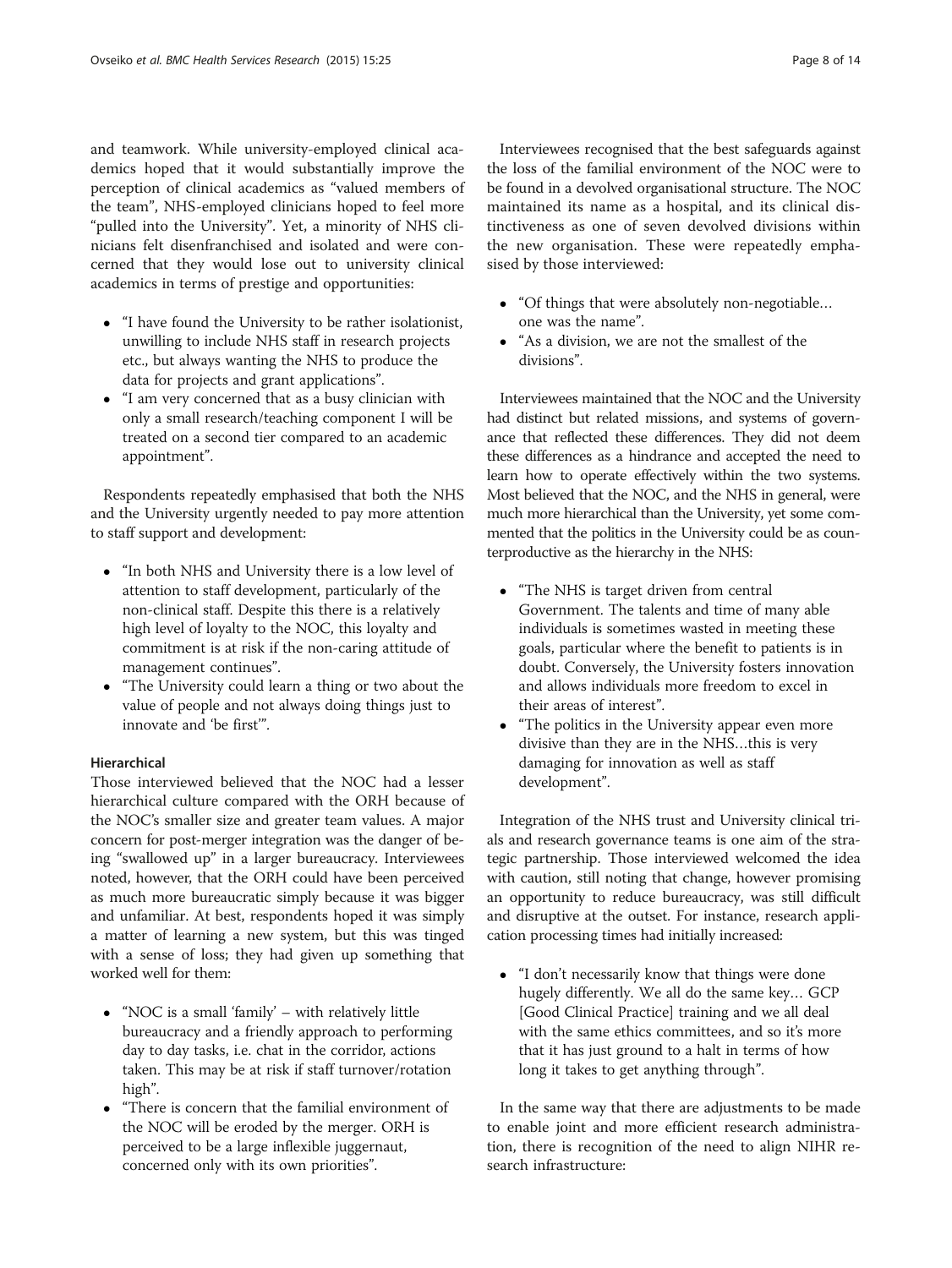• "There's a younger generation who see the business necessity [of partnership and integration]. It was interesting to watch [the NOC's] BRU and [the ORH's] BRC renewal. This time the bids were put forward with the BRC and BRU knowing what each other was doing. It's encouraging because it means that people are losing a little bit of an empire mindset and having a joint business plan instead. You just are not going to be competitive if it looks like you can't talk to your neighbour".

# Rational

Respondents felt that it was easier to engage in the planning and implementation of the organisation's goals and objectives with managers at the NOC because ORH managers already had too many responsibilities. The view was that it is necessary to have a more efficient process for scaling up the NOC's best practices to the merged NHS trust:

 "…even though the ORH has the largest [name omitted] programme there was no unified inpatient [name omitted] service. Instead of saying to us, great let's use what you have got to save time and get on with it, there was a painful ongoing deconstruction and now reconstruction of the process".

There was a general feeling among clinician-scientists that the pursuit of greater savings, inadequate reimbursement for specialist services through the Payment by Results (PBR) system, and the increasing costs of repayments on Private Finance Initiative (PFI) capital projects, put additional strains on the post-merger integration with the ORH:

- "Staff at the NOC feel that we have been through many painful rounds of austerity measures in recent years in order to balance our books and are now joined with an organisation which has yet to start this process and is heavily in debt. The fear is that further such rounds will come and be applied equally to all divisions, which will disproportionately affect the NOC".
- "Risk of losing specialist services, unless fundamental funding flaws of PBR under-reimbursement, and PFI (over-costed due to paying interest on part of hidden national debts) are addressed".

The majority of questionnaire respondents and interviewees were positive about the formal Joint Working Agreement and saw it as a potential basis for improving clinical services, research, and teaching:

 "I think that there will be an integrated strategy with the three strands [clinical, research, and

teaching], as opposed to three completely different strategies".

- "Increased academic input helping clinicians to measure outcomes and improve practice, and increase profile of the NOC".
- "On both sides [clinical and research] there is also an increasing awareness about the patient centredness of it. Patients expect to have a strong say on what they want for the future".

A minority of respondents and interviewees had a negative or neutral outlook, however. Some were concerned that one party to academic-clinical collaboration would benefit at the expense of the other. Some felt that "nothing will change and the NOC will carry on just as before", or that adverse financial conditions would undermine the potential benefits of the merger and strategic partnership:

- "I think that the merger could constrain academic freedom, yet, if managed well, could free up the academic side to undertake higher-impact scientific endeavours".
- "The merger has no definite clinical benefits for the NOC but there are benefits for the University. Clearer demarcation of funding streams to University or NHS work would be an advantage".
- "Potentially could be greater true integration and cooperation between NOC and ORH and University for service, teaching, training and R&D innovation. Sadly initial responses, in face of massive savings to be made, resulting in cuts to SPA [standard programmed activity] time etc., indicate the reverse will be true, as doctors retreat into silos to defend their positions in the increasingly hostile environment".

Those clinician-scientists who participated in the study believed that in the current adverse financial situation, strong and fair leadership was required both locally and nationally, and expressed hopes that clinical leadership would be promoted. They commented positively on the changes in the ORH Executive Team that preceded and enabled the merger:

- "Under the old [ORH] exec team as was five years ago, I don't believe we would have pursued a merger with them. That changed".
- "Strong fair leadership will be critical at this difficult time of change locally and nationally for the NHS and academic medicine".
- "Many clinicians are hoping that the management structures of the NHS are rebalanced towards enabling clinical leadership".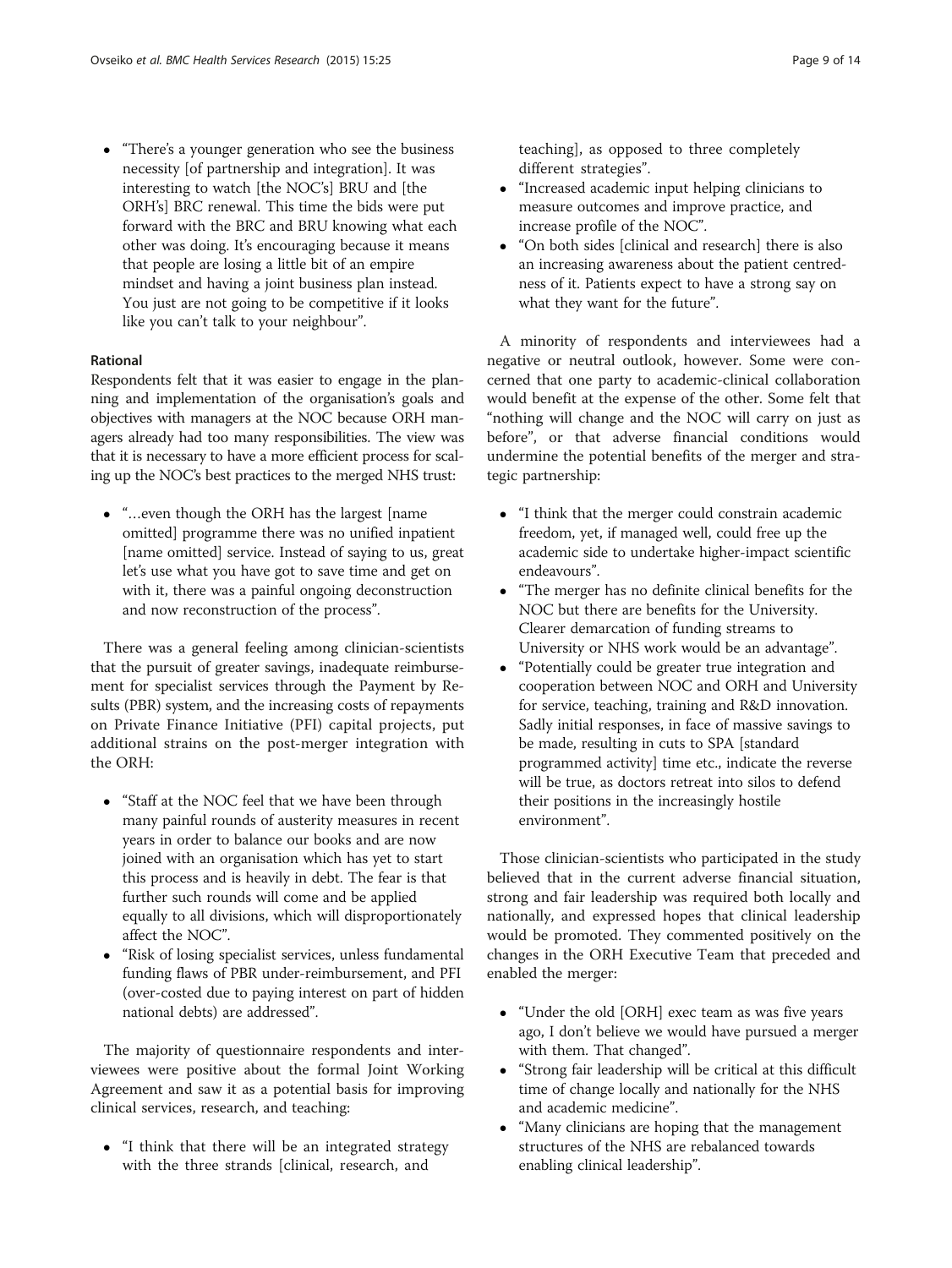# Discussion

# Main findings and implications

As the number of mergers involving university hospitals and AHCs is set to grow, academic and clinical leaders are looking for new approaches to ensure success of post-merger integration and academic-clinical collaboration. The main contribution of this article is of an empirical nature. We used a mixed-methods organisational culture approach to examine the perceptions of the premerger and the preferred future culture at one of two NHS trusts during their post-merger integration and strategic partnership with the University of Oxford. We identified key differences and similarities in the perceptions of pre-merger culture across the two merging NHS trusts and the University, as well as a number of cultural issues that have important implications for the success of post-merger integration and for strategic partnership with the University.

Qualitative responses indicated that the pre-merger culture of the clinical enterprise at the NOC differed from that at the ORH in a number of ways. Respondents perceived the NOC to be more team-oriented and entrepreneurial, as well as less hierarchical. Qualitative responses regarding rational culture were inconclusive, as respondents did not provide many comments on the differences and similarities in rational culture, and instead concentrated on the general contextual factors related to rational culture. Respondents at the NOC were particularly concerned about losing their identity and familial environment following the merger, and also feared that in the merged organisation enterprise and innovation would be lost to complexity and bureaucracy. According to the NOC Executive Team, the size and scale of the NOC made it possible to develop a culture of informal contact and accessibility. Managers and clinicians were able simply to call in to the office of the Chief Executive and other members of the Executive Team, have a conversation in the corridor, or at the coffee stand. Face-toface contact made clinicians feel that they were able to get answers, that communication was easier, and that they were able to influence and be heard in a way that is much more difficult to achieve in a bigger organisation. At the same time, qualitative insights from our previous research at the ORH suggest that parties in both NHS trusts share common challenges such as paying more attention to staff development, working in partnership with managers, and overcoming the negative effects of current adverse financial conditions.

Although the NOC sample is not large enough to draw firm comparisons with the ORH, it is important to note that the qualitative results from the NOC support the quantitative finding that the NOC is more team-oriented and entrepreneurial, may support the quantitative finding that both NHS trusts have the same level of rational culture, and do not support the quantitative finding that the ORH is more hierarchical than the NOC. We hypothesise that this is either because the small sample size did not allow reliable quantitative measurements, the NOC personnel misapprehended the relative hierarchicality of the NOC and ORH, or there are problems with the validity of the CVF instrument. Alternatively, the quantitative results may reflect the fact that both NHS trusts shared the same systems of governance and standard operating procedures affecting more deeplyrooted perceptions of organisational culture, whereas the qualitative results may reflect more transitory perceptions of the work environment.

Pre-merger cultures of the clinical enterprise at both the NOC and the ORH are primarily distinct from the academic enterprise, suggesting that clinician-scientists work across two different cultures and that there is a formidable challenge in aligning these cultures to manage this cultural diversity. Notwithstanding the limitations of the small NOC sample for drawing comparisons with the large ORH sample, it is interesting to note that the quantitative results from both NHS trusts support the qualitative finding that the culture of the clinical enterprise is primarily distinct from the culture of the academic enterprise. However, because the relationship between the clinical and academic enterprises is one of partnership rather than merger, there is an acceptance of needing to learn how to operate effectively in these two different cultures. Indeed, as many pointed out, they have long been doing so in their pre-Agreement collaborations. Insights from the NOC Executive Team reveal that since the NHS is a centrally run and funded health system there are indeed people in the NHS who feel that they have to perform certain tasks and duties because of central targets. Therefore, it would be desirable to enhance the culture by moving away from the hierarchical culture towards a more team-based and rational culture, where people would feel engaged and supported, and where entrepreneurial culture could flourish as well. However, the university-type entrepreneurial culture based on individual achievements and governance structures without clear reporting lines and accountability would not be optimal for health service delivery. Our qualitative findings suggest that major issues for respondents are how to reconcile different priorities in academic and clinical innovation and service delivery, how to build inclusive teams, and how to enable "symbiotic working" between the academic and clinical enterprises.

The Joint Working Agreement served as an important ameliorating consideration in reaching merger and holds promise as a common relationship schematic by which to address differences in organisational culture for successful post-merger integration. In so doing, it is important to ensure that despite their smaller size, the academic enterprise at the NOC is as influential as its clinical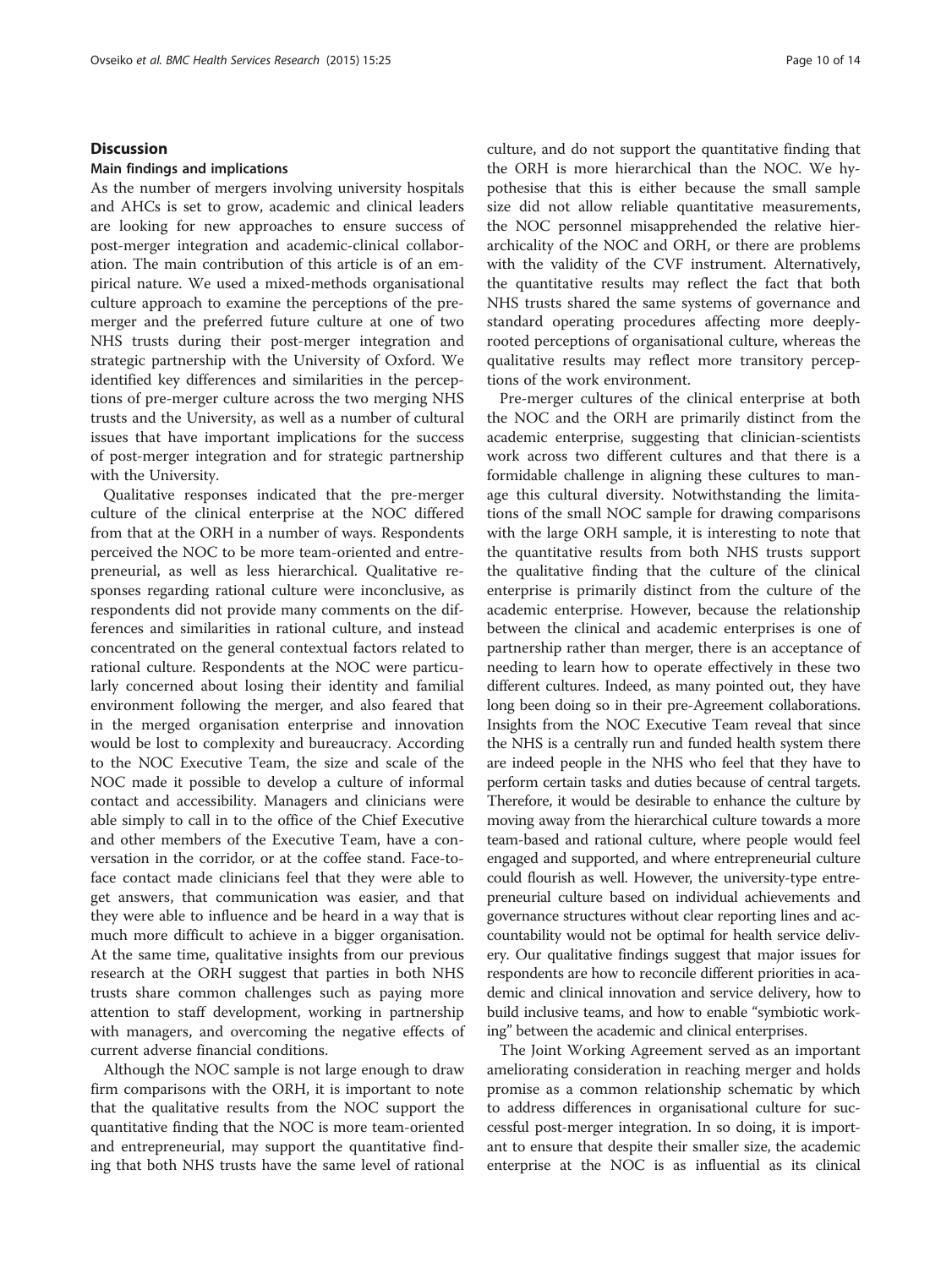enterprise, and that the NOC (as was) is as proportionately influential as the former ORH in its relationship with the University. Moreover, it is imperative to develop more efficient processes for sharing and extending best practices between the former NHS trusts, while recognising that there are constraints on the extent to which some best practice can be shared and scaled up. In particular, the NOC Executive Team stressed the importance of getting the right balance and understanding between a more entrepreneurial university culture and the constraints within which the NHS operates. Being a statutory public organisation governed through contracts with healthcare commissioners, any NHS trust has to deliver services that are required by commissioners in accordance with the health needs of the local population. An NHS trust cannot choose to focus on a particular group of patients or a particular condition because of its interest and research potential. Likewise, an NHS trust cannot prioritise the likelihood of innovation over the need to provide good standards of service and to comply with various safety regulations. These constraints make some aspects of entrepreneurial culture difficult to reconcile with the NHS service delivery model, and the high levels of entrepreneurial culture observed in the University may not be attainable in the NHS. Nevertheless, the influence of that culture may serve to encourage what entrepreneurialism is feasible and beneficial in a clinical context.

The merger was viewed as a necessity, but also one with some promise. The majority of respondents detailed a movement from rejection, to resistance, to a gradual willingness to enter into merger. Whilst the long-term goal for the NOC and the ORH to come together was shared by many in the local health economy, including the Strategic Health Authority and commissioners, the NOC Executive Team stressed that the NOC could not have contemplated a merger until the new leadership of the ORH started to change it, and it developed to the point where it became in the interests of both organisations to come together. Also, there was a clear sense of the changing landscape in clinical research and service provision, and of the need to develop a common identity with the University. However, there is still a minority who feel demoralised and disenfranchised. They were particularly concerned with the dangers of receiving very little support from managers, the NOC losing its identity and clinical distinctiveness, and NHS clinicians losing out to university clinical academics in terms of prestige and opportunities. These concerns need to be addressed urgently through effective staff engagement strategies.

We found that changes aimed at strengthening translational research and NHS/university collaboration were disruptive at the outset, but that those who needed to collaborate had been doing so anyway. Respondents particularly stressed the importance and positive impact of the NIHR Oxford Musculoskeletal Biomedical Research Unit (BRU) for translational health research and innovation across the academic and clinical enterprises at the NOC. A similarly positive impact of the NIHR Oxford Biomedical Research Centre (BRC) was found at the ORH [[29](#page-12-0)]. Moreover, the Joint Working Agreement itself evolved from the joint governance arrangements for the NIHR Oxford BRC and BRU. Mergers of university hospitals with existing NHS/university collaborations and proposals for new collaborations should be assessed as to whether they add value to the existing collaborations in the long run, and any such merger should try to minimise the disruption at the outset.

History shapes perceptions of organisational culture and successful post-merger integration. The history of separateness and lack of collaboration between the NOC and the ORH has created memories and stereotypes that negatively affect the staff's attitudes towards integration and collaboration. According to the NOC Executive Team, the NOC was historically perceived by many in the local health economy as not just separate but isolated; an ivory tower, and not a team player. In turn, the ORH was historically perceived by many NOC members as the "big beast on the hill": not well-managed and consuming all the attention and resources, as opposed to the "small and beautiful" NOC. At the same time, the history of the NOC's success while being a separate organisation has helped the staff develop a strong shared vision, identity, and loyalty to their organisation that positively affect staff engagement. Likewise, the history of successful academic-clinical collaboration with the University of Oxford, as exemplified by the NIHR BRU, helped undertake strategic partnership with the University. The latter served as an important ameliorating consideration in reaching the merger. Preserving identities of the merging organisations within a devolved organisational structure is likely to have a positive impact on staff engagement.

Finally, the national policy context played a major role in setting the agenda for the merger as well as in influencing the post-merger integration and strategic partnership with the University. The government policy of designating Academic Health Science Centres every five years provided incentives for the two NHS trusts to consider merger and to formalise their strategic partnership with the University through the Joint Working Agreement. Yet, the major driver for the merger was the government requirement for all NHS trusts to achieve Foundation Trust status. Given that the government repeatedly changed application deadlines and rules for Foundation Trust status, it created added uncertainty and complexity. What is more, the current adverse financial conditions and the unintended consequences of government health care reforms threaten to send doctors and academics retreating back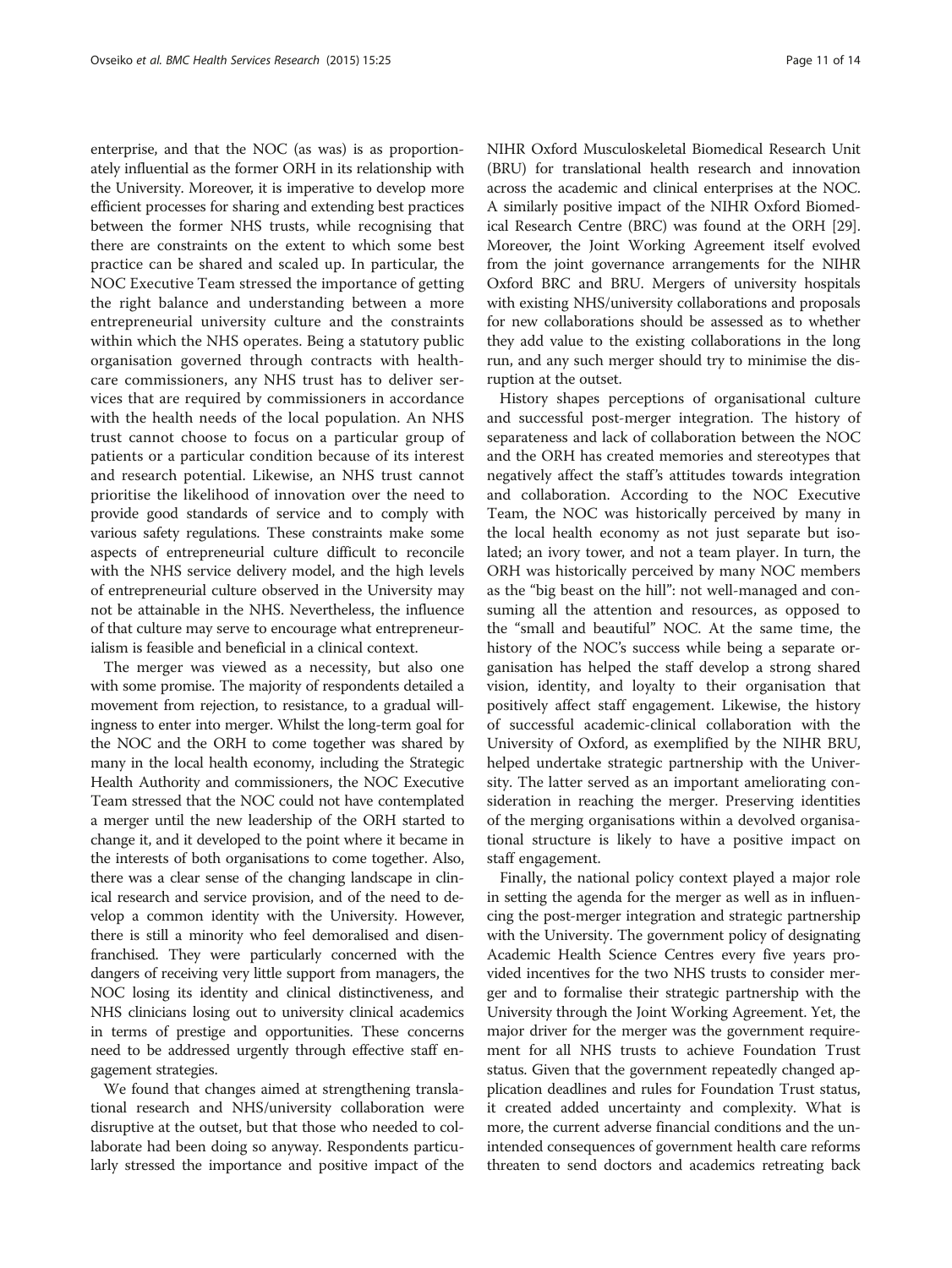<span id="page-11-0"></span>into their silos. Strong fair leadership will be required both nationally and locally for the success of mergers and postmerger integration in university hospitals and academic health centres.

#### Strengths and limitations

The main strength of this study is that it uses a systematic mixed-methods assessment of organisational culture as a means of assisting successful post-merger integration and academic-clinical collaboration in an AHC. This study provides empirical evidence to help academic and clinical leaders in a given AHC identify differences and similarities in culture across the academic and clinical enterprises and resolve cultural issues early in post-merger integration and strategic partnership with a university. In order to produce more complete knowledge, this study uses a mixed-methods approach that exploits the strengths of both quantitative and qualitative methods as well as countering the limitations of each [[62](#page-13-0)]. The survey achieved a 53% response, which is higher than in our previous study at the ORH [[29\]](#page-12-0), and relatively good for surveys involving clinicians. A seminal study of mail surveys published in medical journals found that surveys of physicians had a mean response rate of 54% compared to 68% mean response rate among non-physicians [[63](#page-13-0)]. Taking into consideration that a survey's response rate may indicate the extent of nonrespondent bias, any response rate below 100% can be regarded as a survey's limitation. Therefore, the richness and diversity of the qualitative data counters the limitations of the quantitative survey and provides a degree of validity that cannot be achieved by quantitative methods alone. Given the empirical and methodological strengths of this study, its results can be used to formulate hypotheses for future research and to improve practice. In particular, academic and clinical leaders in other AHCs contemplating merger will benefit from an increased evidence base that the cultures of their legacy organisations may differ, that the CVF instrument may have limitations in AHC settings, and that a mixed-methods approach may enhance the validity of an assessment of organisational culture in an AHC.

This study has several limitations. It is a single-site study analysing the perceptions of organisational culture and post-merger integration in an academic health centre from the perspective of one merging NHS trust, rather than from both. It focuses on one staff group, i.e. clinician-scientists, rather than all staff groups. Surveying and interviewing all staff groups might have yielded different results. Moreover, the CVF instrument did not capture well the historical issues that the former NOC Executive Team deemed to be important for the success of the post-merger integration. As noted elsewhere, the CVF instrument was not specifically designed for academic medicine [[29\]](#page-12-0), and there are concerns about the validity of the CVF instrument in non-academic settings as well [[41](#page-12-0)]. The disagreement between the qualitative and quantitative findings regarding hierarchical culture may indicate problems with the validity of the hierarchical subscale. Respondents did not provide many comments on the differences and similarities in rational culture, and instead concentrated on the general contextual factors related to rational culture. These limitations provide further evidence around the validity of the CVF instrument in AHC settings and may support concerns raised by Helfrich et al. about the validity of the instrument when applied to non-managers [[41](#page-12-0)]. Therefore, caution should be exercised in generalising the results of this study and in using the CVF instrument in other AHC settings without prior validation.

# Conclusions

The results of this study indicate that the cultures of two legacy NHS trusts differed, and that the cultures of the clinical enterprise at both legacy NHS trusts were primarily distinct from the academic enterprise. There are challenges in preserving a more desirable culture at one of the legacy NHS trusts; enhancing cultures in both legacy NHS trusts during their post-merger integration, and in aligning academic and clinical cultures following strategic partnership with a university. The seeds of success may be found in current best practice, good will, and the fact that respondents at both legacy trusts aspired towards a near-identical ideal of the future preferred culture. Strong, fair leadership would be required both nationally and locally for the success of mergers and post-merger integration in university hospitals and academic health centres. Our findings have important implications for the integration of health care providers and the promotion of NHS/University partnerships that deserve further research. It might examine staff engagement strategies and cultural interventions to manage cultural diversity and expectations. Further research might also evaluate how such strategies and interventions impact on the success of post-merger integration and academicclinical collaboration.

#### Additional files

[Additional file 1:](http://www.biomedcentral.com/content/supplementary/s12913-014-0673-3-s1.pdf) Interviews and data collected. [Additional file 2:](http://www.biomedcentral.com/content/supplementary/s12913-014-0673-3-s2.pdf) Survey results.

#### Competing interests

JF is the former Chief Executive of the Nuffield Orthopaedic Centre NHS Trust and currently Director of Nursing and Quality, NHS England, Thames Valley. AMB is Dean of the Medical School and Head of the Medical Sciences Division, University of Oxford, and honorary consultant neurologist, formerly the Oxford Radcliffe Hospitals NHS Trust and currently the Oxford University Hospitals NHS Trust. PVO and KM declare that they have no competing interests.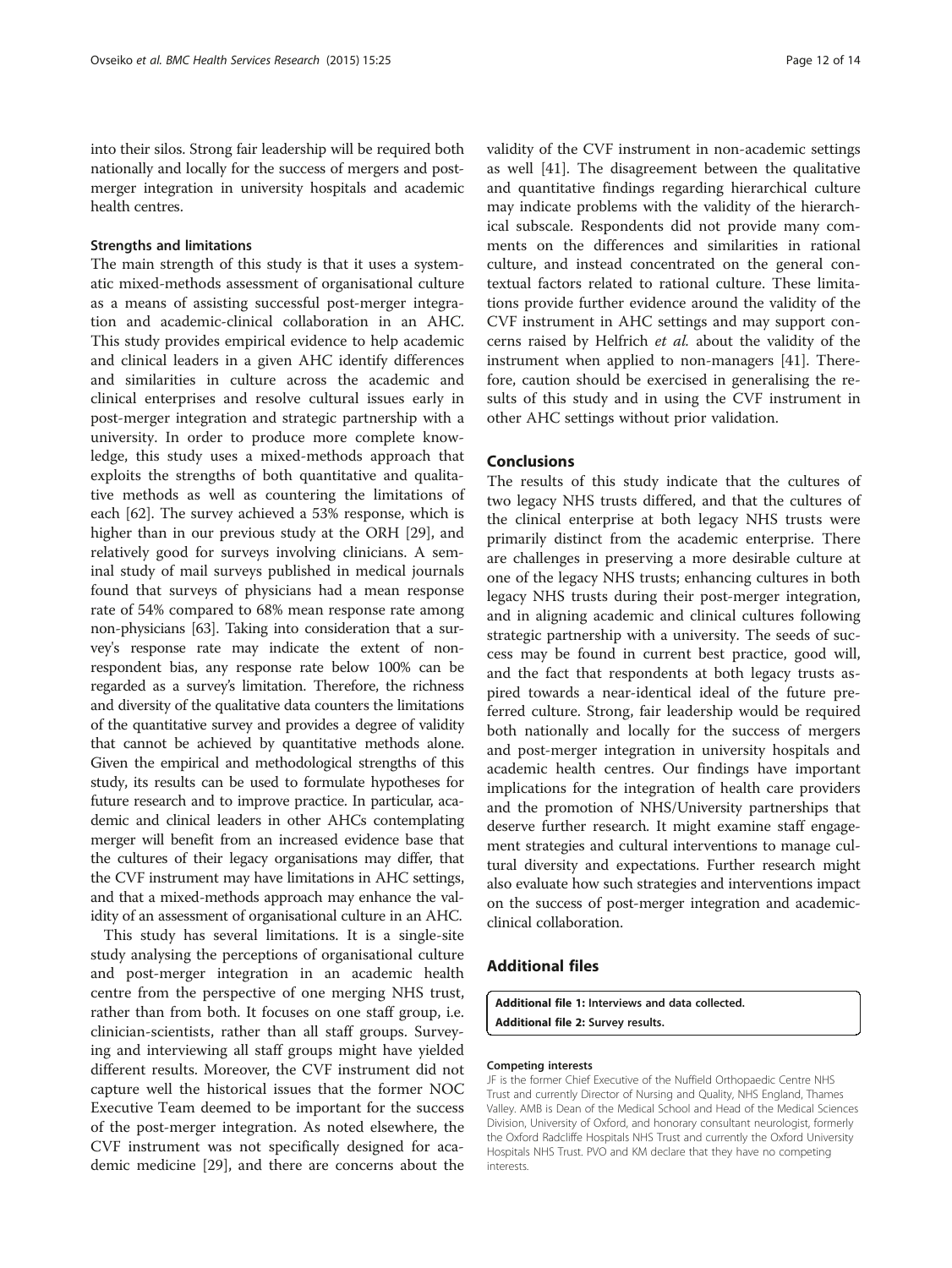#### <span id="page-12-0"></span>Authors' contributions

AMB jointly conceived of the paper with PVO, participated in its design, and helped to draft the manuscript. PVO conducted the survey and led the writing of the paper. KM conducted interviews and co-wrote parts of the paper. JF organised and led a group discussion with the former NOC Executive Team and critically commented on drafts. All authors read and approved the final version of the manuscript.

#### Acknowledgments

The authors gratefully acknowledge the clinician-scientists who responded to the survey and participated in interviews. The authors thank several people who advised and assisted during various stages of the project and/or contributed various efforts, including Tony Berendt, Ulrike Bilgram, Monique Brown, Andrew Carr, Bev Edgar, Laurel Edmunds, Jennifer Howells, Crispin Jenkinson, Jane Kaye, Hasneen Karbalai, Laurel Edmunds, Sara Randall, Kate Thorpe, and Angela Truesdale. The authors are particularly grateful to Katerine Osatuke, research director, Veterans Health Administration National Center for Organization Development, for the permission to use the CVF instrument and to the reviewers, Catherine French and Johan Berlin, for their most valuable comments and suggestions on an earlier version of the manuscript. This study received no specific grant from any funding agency in the public, commercial, or not-for-profit sectors. Professor Alastair Buchan is supported by a NIHR Senior Investigator Award and the NIHR Oxford Biomedical Research Centre.

#### Author details

<sup>1</sup>Medical Sciences Division, University of Oxford, John Radcliffe Hospital, OX3 9DU Oxford, UK. <sup>2</sup>Centre for Health Law and Emerging Technologies (HeLEX), Department of Population Health, University of Oxford, Oxford, UK. <sup>3</sup>Research Services, University of Oxford, Oxford, UK. <sup>4</sup>NHS England, Thames Valley, UK.<br><sup>5</sup>Oxford University Hospitals NHS Trust, Oxford, UK. Oxford University Hospitals NHS Trust, Oxford, UK.

#### Received: 17 March 2014 Accepted: 17 December 2014 Published online: 22 January 2015

#### References

- 1. Kastor JA. Mergers of Teaching Hospitals in Boston, New York, and Northern California. Ann Arbor: University of Michigan Press; 2003.
- 2. Sussman AJ, Otten JR, Goldszer RC, Hanson M, Trull DJ, Paulus K, et al. Integration of an academic medical center and a community hospital: the Brigham and Women's/Faulkner hospital experience. Acad Med. 2005;80(3):253–60.
- 3. Choi S, Brommels M. Logics of pre-merger decision-making processes: the case of Karolinska University Hospital. J Health Organ Manag. 2009;23 (2):240–54.
- 4. Geisler BP, Widerberg KF, Berghofer A, Willich SN. Leadership in health care: developing a post-merger strategy for Europe's largest university hospital. J Health Organ Manag. 2010;24(3):258–76.
- Kohn LT. Academic Health Centers: Leading Change in the 21st Century. Institute of Medicine Committee on the Roles of Academic Health Centers in the 21st Century. Washington, DC: National Academies Press; 2004.
- 6. French CE, Ferlie E, Fulop NJ. The international spread of academic health science centres: a scoping review and the case of policy transfer to England. Health Policy. 2014;117(3):382–91.
- 7. Ovseiko PV, Davies SM, Buchan AM. Organizational models of emerging academic health science centers in England. Acad Med. 2010;85(8):1282–9.
- Department of Health. Equity and Excellence: Liberating the NHS. London: Department of Health; 2010.
- Department of Health. Innovation Health and Wealth: Accelerating Adoption and Diffusion in the NHS. London: Department of Health; 2011.
- 10. Dafny L. Hospital industry consolidation still more to come? New Engl J Med. 2014;370(3):198–9.
- 11. Harris II J, Ozgen H, Ozgen Y. Do mergers enhance the performance of hospital efficiency? J Oper Res Soc. 2000;51:801–11.
- 12. Fulop N, Protopsaltis G, Hutchings A, King A, Allen P, Normand C, et al. Process and impact of mergers of NHS trusts: multicentre case study and management cost analysis. BMJ. 2002;325(7358):246.
- 13. Kitchener M. Mobilizing the logic of managerialism in professional fields: the case of academic health centre mergers. Organ Stud. 2002;23(3):391–420.
- 14. Fulop N, Protopsaltis G, King A, Allen P, Hutchings A, Normand C. Changing organisations: a study of the context and processes of mergers of health care providers in England. Soc Sci Med. 2005;60(1):119–30.
- 15. Weil T. Hospital mergers: a panacea? J Health Serv Res Policy. 2010;15  $(4):251-3.$
- 16. Macfarlane D, Butterill D. From principles to practice: the management of post-merger integration. Healthc Q. 1999;3(1):35–9.
- 17. Goddard S, Palmer A. An evaluation of the effects of a National Health Service trust merger on the learning and development of staff. Hum Resour Dev Int. 2010;13(5):557–73.
- 18. Shaw J. Tracking the merger: the human experience. Health Serv Manag Res. 2002;15(4):211–22.
- 19. Dooley KJ, Zimmerman BJ. Merger as marriage: communication issues in postmerger integration. Health Care Manage R. 2003;28(1):55–67.
- 20. Thier SO, Kelley WN, Pardes H, Knight AW, Wietecha M. Success factors in merging teaching hospitals. Acad Med. 2014;89(2):219–23.
- 21. Cartwright S, Cooper CL. The role of culture compatibility in successful organizational marriage. Acad Manag Exec. 1993;7(2):57–70.
- 22. Bligh MC. Surviving post-merger 'culture clash': can cultural leadership lessen the casualties? Leadership-London. 2006;2(4):395–426.
- 23. Carleton JR, Lineberry CS. Achieving post-merger success : a stakeholder's guide to cultural due diligence, assessment, and integration. San Francisco: Pfeiffer; 2004.
- 24. KPMG. Unlocking the Shareholder Value: The Keys to Success. Mergers & Acquisitions, a Global Research Report. London: KPMG; 1999.
- 25. Pellegrini Jr VD. Mergers involving academic health centers: a formidable challenge. Clin Orthop Relat R. 2001;391:288–96.
- 26. Fuller CW, Vassie LH. Assessing the maturity and alignment of organisational cultures in partnership arrangemtns. Employee Relations. 2002;24(5):540–55.
- 27. Plewa C, Rao Hill SL. Exploring organisational culture difference and relationship performance: Perspectives from service industries. In: Australia & New Zealand Marketing Academy Conference. Dunedin, NZ: ANZMAC; 2007.
- 28. Peck E, Dickinson H. Managing and leading in inter-agency settings. Bristol: Policy Press in association with Communitycare; 2008.
- 29. Ovseiko PV, Buchan AM. Organizational culture in an academic health center: an exploratory study using a competing values framework. Acad Med. 2012;87(6):709–18.
- 30. Mannion R, Brown S, Beck M, Lunt N. Managing cultural diversity in healthcare partnerships: the case of LIFT. J Health Organ Manag. 2011;25(6):645–57.
- 31. Mallon WT. The alchemists: a case study of a failed merger in academic medicine. Acad Med. 2003;78(11):1090–104.
- 32. NOC. Annual Accounts 2009/10. Oxford: Nuffield Orthopaedic Centre NHS Trust (NOC); 2010.
- 33. ORH. Annual Accounts 2009/10. Oxford: Oxford Radcliffe Hospitals NHS Trust (ORH); 2010.
- 34. ORH. A Business Case for the Integration of the Nuffield Orthopaedic Centre and the Oxford Radcliffe Hospitals. Oxford: Oxford Radcliffe Hospitals NHS Trust (ORH); 2011.
- 35. NIHR Oxford Musculoskeletal Biomedical Research Unit; 2014 [[http://www.](http://www.oxford.msk.bru.nihr.ac.uk/) [oxford.msk.bru.nihr.ac.uk/\]](http://www.oxford.msk.bru.nihr.ac.uk/)
- 36. Burrough EJR. Unity in diversity: the short life of the United Oxford Hospitals. Abingdon: Burgess & Son; 1978.
- 37. Dewhurst K. Oxford Medicine. Essays on the Evolution of the Oxford Clinical School to Commemorate the Bicentenary of the Radcliffe Infirmary, 1770–1970. Oxford: Sandford Publications; 1970.
- 38. NIHR Oxford Biomedical Research Centre; 2014 [<http://oxfordbrc.nihr.ac.uk/>]
- 39. Ovseiko PV, Davies SM, Buchan AM. AM last page: funding of academic research in clinical medicine in the United Kingdom. Acad Med. 2014;89 (5):830.
- 40. VanGeest JB, Johnson TP, Welch VL. Methodologies for improving response rates in surveys of physicians: a systematic review. Eval Health Prof. 2007;30(4):303–21.
- 41. Helfrich CD, Li YF, Mohr DC, Meterko M, Sales AE. Assessing an organizational culture instrument based on the competing values framework: exploratory and confirmatory factor analyses. Implement Sci. 2007;2:13.
- 42. Scott T, Mannion R, Davies H, Marshall M. The quantitative measurement of organizational culture in health care: a review of the available instruments. Health Serv Res. 2003;38(3):923–45.
- 43. Mannion R, Davies H, Scott T, Jung T, Bower P, Whalley D, McNally R. Measuring and assessing organisational culture in the NHS (OC1). Produced